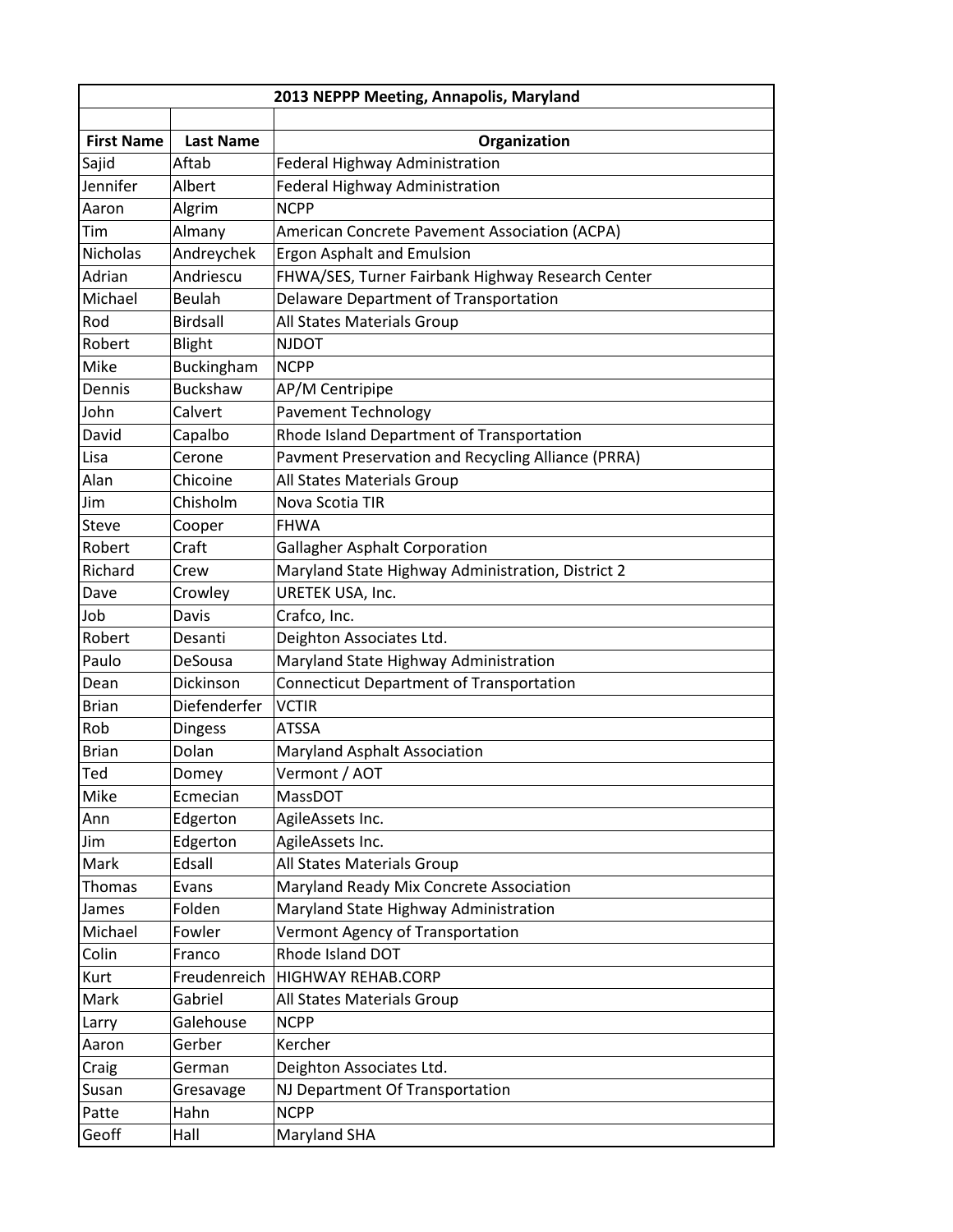| Kelly        | Hall            | Fugro Roadware                                     |
|--------------|-----------------|----------------------------------------------------|
| Kent         | Hansen          | National Asphalt Pavement Association              |
| Tom          | Harman          | <b>FHWA</b>                                        |
| Scott        | Harris          | Suit-Kote Corporation                              |
| Mark         | Haworth         | <b>Blastrac</b>                                    |
| Chuck        | Ingram          | Slurry Pavers, Inc.                                |
| Mark         | Ishee           | Ergon Asphalt and Emulsions, Inc.                  |
| Greg         | Jakubiak        | Kercher Engineering, Inc                           |
| Josh         | Jones           | <b>Blastrac</b>                                    |
| Tom          | Kane            | <b>NYDOT</b>                                       |
| Marshall     | Klinefelter     | Maryland Asphalt Association                       |
| Greg         | Knoyer          | Maryland State Highway Administration              |
| Jeff         | <b>Koebrick</b> | Convergent Concrete Technologies, LLC              |
| <b>Steve</b> | Koser           | PennDOT                                            |
| Mike         | Krissoff        | Pavment Preservation and Recycling Alliance (PRRA) |
| Albert       | Ladipoh         | <b>DDOT</b>                                        |
| Andrea       | Latham          | Keystone Engineering                               |
| Bryan        | Lee             | <b>Connecticut Department of Transportation</b>    |
| Rhonda       | Lewis           | Delaware DOT                                       |
| Jose         | Lima            | Rhode Island Department of Transportation          |
| <b>Brian</b> | Luce            | Maine Department of Transportation                 |
| Chris        | Magnan          | <b>Nicom Coatings Corporation</b>                  |
| Wolde        | Makonnen        | DC DEPARTEMENT OF TRANSPORTATION                   |
| Scott        | Mathison        | Pathway                                            |
| Kevin        | McGlumphy       | Road Science, Division of ArrMaz                   |
| Fred         | Mello           | <b>BASF</b>                                        |
| Todd         | Miller          | Missouri DOT                                       |
| <b>Brian</b> | Mintz           | Phoscrete Corporation                              |
| Walaa        | Mogower         | <b>Umass Darthmouth</b>                            |
| Tim          | Montag          | <b>Strawser Construction/ Terry Asphalt</b>        |
| Pete         | Montenegro      | <b>Kraton Performance Polymers</b>                 |
| Nate         | Moore           | Maryland State Highway Administration              |
| Pat          | Morin           | WA DOT                                             |
| Jim          | Moulthrop       | FP2, Inc.                                          |
| Steven       | Muncy           | <b>BASF</b>                                        |
| Shekhar      | Murkute         | Maryland State Highway Administration              |
| Mike         | Murphy          | Suit-Kote Corporation                              |
| Gregory      | Murrill         | <b>FHWA</b>                                        |
| Deirdre      | Nash            | New Hampshire Department of Transportation         |
| Scott        | Nazar           | PennDOT                                            |
| Derek        | Nener-Plante    | Maine Department of Transportation                 |
| Pete         | Olanyk          | All States Materials Group                         |
| Natasha      | Ozybko          | <b>FORTA Corporation</b>                           |
| Tony         | Pace            | Crafco, Inc.                                       |
| Daniel       | Patenaude       | Sealcoating, Inc.                                  |
| Jay          | Perry           | Seal Pros Inc.                                     |
| Melinda      | Peters          | Maryland State Highway Administration              |